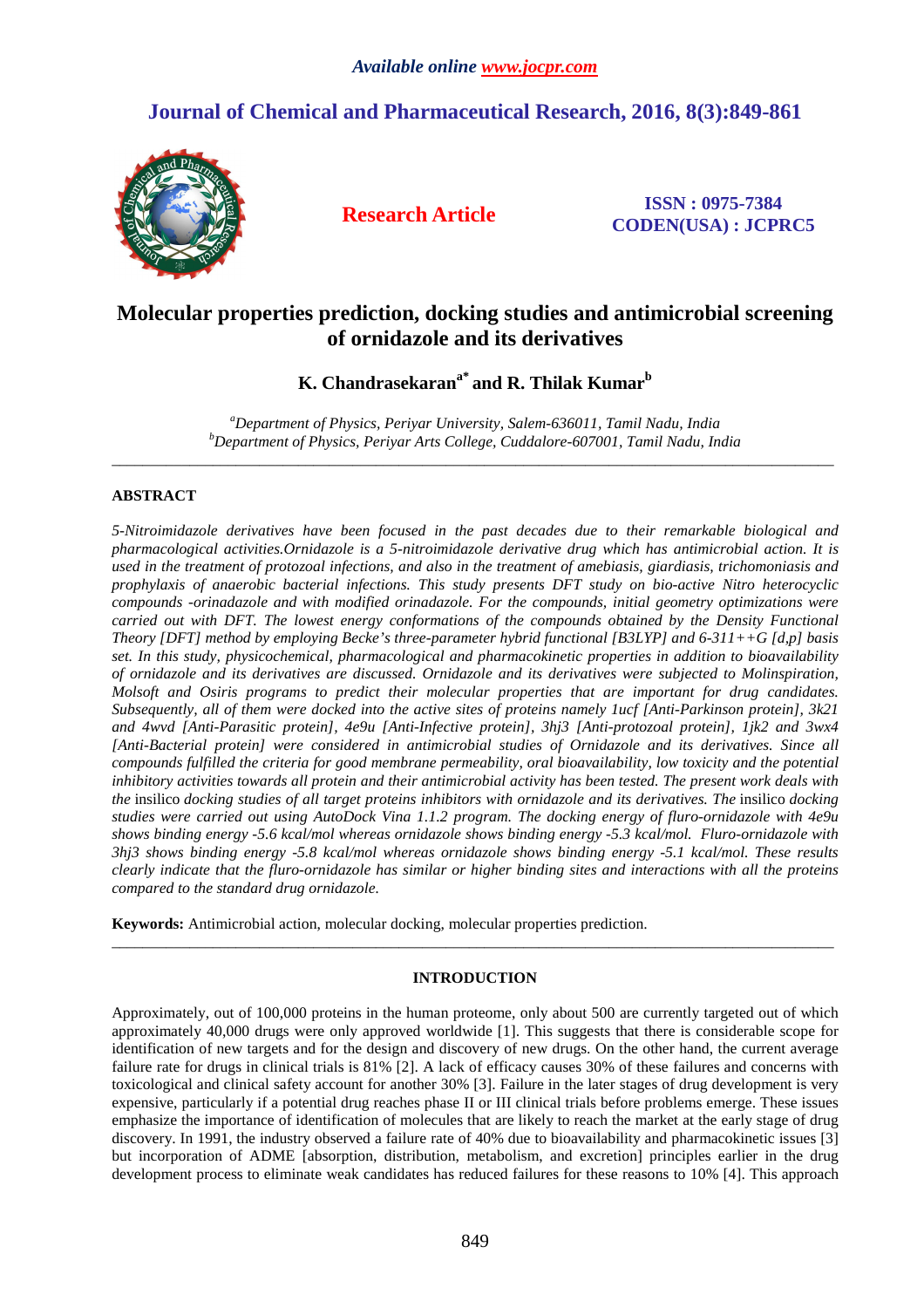has been facilitated by development of theoretical methods for prediction of "drug-like" properties of small molecules over the last 20 years. These have ranged from the simple, but effective and widely accepted, Lipinski "rule of five" [5] to sophisticated algorithms for prediction of ADME properties [6,7]. Input to these algorithms has been facilitated by use of text-based molecular representation through the powerful SMILES approach [8].

\_\_\_\_\_\_\_\_\_\_\_\_\_\_\_\_\_\_\_\_\_\_\_\_\_\_\_\_\_\_\_\_\_\_\_\_\_\_\_\_\_\_\_\_\_\_\_\_\_\_\_\_\_\_\_\_\_\_\_\_\_\_\_\_\_\_\_\_\_\_\_\_\_\_\_\_\_\_

Structure-based drug design against protein targets has been facilitated by the growing number of protein structures. However, not all these proteins are targets for drug design. The number of "druggable" proteins [those that may be targets for drugs] was first addressed in 2002 by Hopkins and Groom, [9] with an upper estimate of 1500 and more recent reviews13, 14 suggest that this number remains valid. A goal of structure-based drug design [10] is to use structures of these proteins, or homology models derived from related proteins, to identify lead compounds computationally. The main method is molecular docking [11, 12] in which an attempt is made to locate molecules in a binding site using stereo chemical and energetic considerations, with various simplifying assumptions depending on the required throughput.

Appreciation of the science of structure-based drug design requires familiarity with structural biology, thermodynamics, molecular association, stereochemistry and computational methods; while appreciation of the biopharmaceutical properties of drugs requires an understanding of cell biology, physiology, preclinical formulation, and physical organic chemistry. The subject of structure-based drug design is only properly understood in the context of an integrated approach, this is a key in commercial drug design and it is also required in teaching of drug design. Here, a computational approach using Web-based software is shown to be effective for this purpose. The most effective approach is to require to measure interactions between the ligand and the protein, which provides an understanding of contacts based on hydrogen bonding, electrostatics, and hydrophobic association. Preparation of images with coloring of key amino acids involved in the ligand interaction is also required. These activities provide a basis for modification of the ligand.



**Fig. 1 – optimized Molecular structure of ornidazole (compound-I) Fig. 2 -. optimized Molecular structure of Fluro-ornidazole (compound-I-a) Fig. 3 - optimized Molecular structure of Bromo-ornidazole (compound-I-b) Fig. 4- optimized Molecular structure of Iodo-ornidazole (compound-I-c)** 

Ornidazole, chemically known as 1-chloro-3- [2-methyl-5-nitro-1H-imidazol-1-yl] -2 proponol [Fig.1].The structure of Ornidazole is of some interest as it possesses a strong electron attracting nitro group as well as a strong electron donating OH group and has the possibilities of intramolecular as well as intermolecular hydrogen bonding. Internal rotation about a C-C bond may result in several isomeric conformations. Ornidazole is a 5-nitroimidazole derivative drug which has antimicrobial action. It is used in the treatment of protozoal infections and also in the treatment of prophylaxis of anaerobic bacterial infections.Parasitic and bacterial infections affecting the gastrointestinal tract represents a significant cause of morbidity and mortality worldwide. Nitro heterocyclic drugs have been available since the early 1960s for the treatment of anaerobic protozoa. The application of these drugs has widened and they are presently used to treat anaerobic pathogenic bacteria and protozoa. 5-nitroimidazoles are a well-established group of antiprotozoal and antibacterial agents that inhibit the growth of both anaerobic bacteria and certain anaerobic protozoa, such as Trichomonas vaginalis, Entamoeba histolytica and Giardia lamblia. Ornidazole exerts a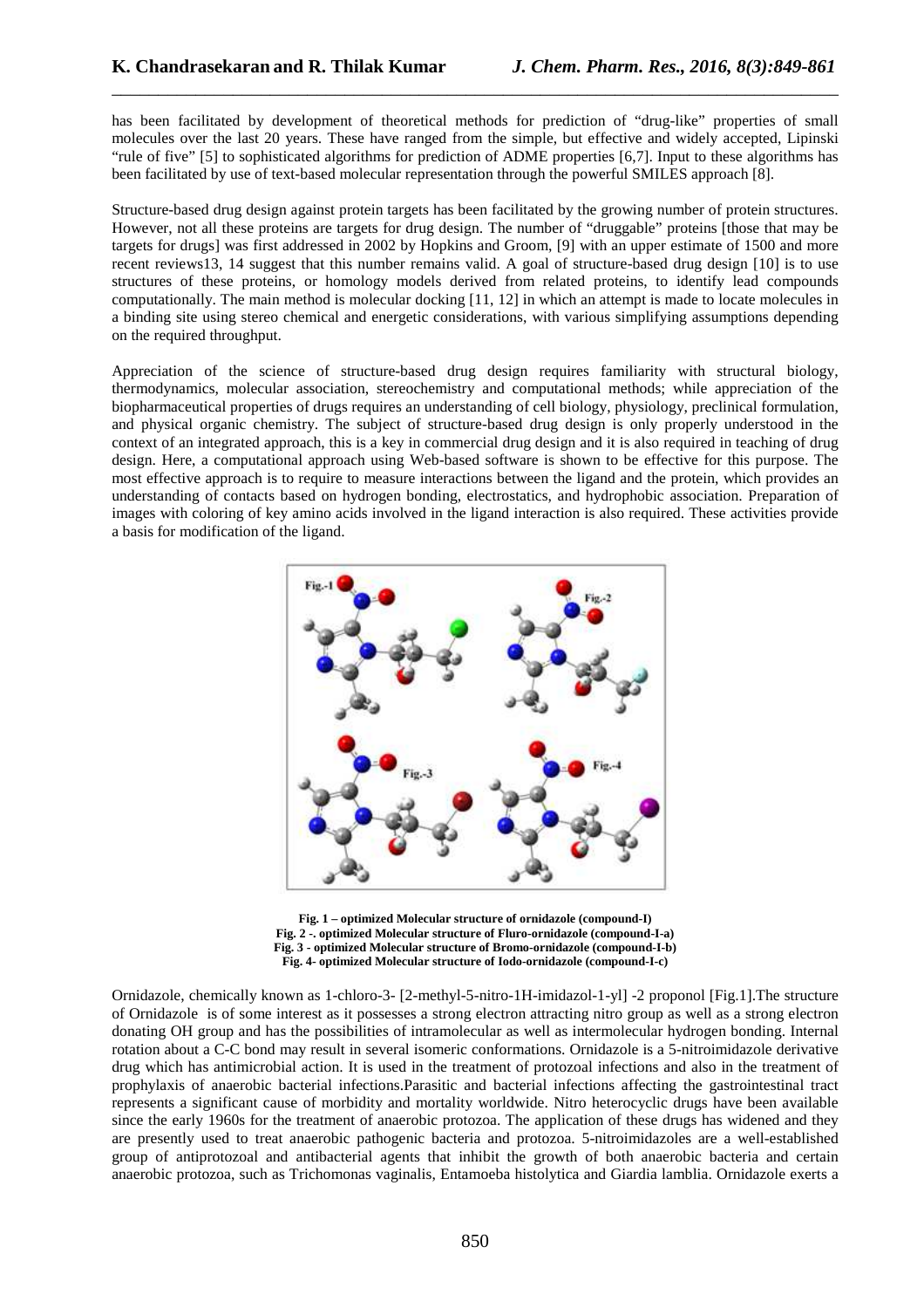rapid and reversible antifertility effect in male rats [13]. Ornidazole is administered orally, vaginally, or intravenously.It has been used for amebic liver obscesses, duodenal ulcers, giardiasis, intestinal lambliasis and vaginitis [14-16]. Ornidazole has recently been used with success in patients with active chron's disease [17]. Ornidazole is one of the most frequently used antibiotics for curing Helicobacter pylori infection. Ornidazole has also been preferred for surgical prophylaxix because of its longer elimination half life and excellent penetration in to lipidic tissues versus other nitroimidazole derivatives theraphy [18-19].

\_\_\_\_\_\_\_\_\_\_\_\_\_\_\_\_\_\_\_\_\_\_\_\_\_\_\_\_\_\_\_\_\_\_\_\_\_\_\_\_\_\_\_\_\_\_\_\_\_\_\_\_\_\_\_\_\_\_\_\_\_\_\_\_\_\_\_\_\_\_\_\_\_\_\_\_\_\_

To reduce side effects of the drugs, it is of interest to develop new agents for the topical use of modified orinadazole for the long-term management of several diseases. For the researchers, the prospect of overcoming the systemic side effects of a drug, achieving an effect at a much lower dose, is very attractive. Modification of the structure of a known drug is one way to develop new drugs. The purpose of this study is to take a known medicinal drug and modify its structure by adding, deleting or changing something. After, all the information is known, such as the drug's structure, in this case orinadazole, one can make modifications. Also it is important to know how the drug functions for the treatment of the illness it targets. Orinadazole cures the illness but the treatment comes with side effects and in this study I have planned to add fluorine [F], Bromine [Br] and Iodine instead of chlorine as shown in figures [2-4] respectively. Fluorine makes it more polar so it can be more soluble and also overcome the side effects from its calculated *Silico* Physicochemical and Drug-Likeness Properties values. Once the structure is modified with fluorine, the drug may cure without any undesirable side effects.

Several protein structures which have cocrystallized fluorine-containing ligands were examined and geometrically inspected in several studies. All the fluorine-containing ligands collected from the PDB were docked within their corresponding protein binding sites, introducing the fluorine hydrogen bonding contribution improves the results of the docking experiments in terms of accuracy and ranking.

Fluorine atoms are often present in drugs and druglike molecules as proven by the relatively frequent occurrence [14.4%] in the refined MDDR database of fluorine-containing molecules [20-21]. In fact, fluorine atoms are often introduced in drug skeletons to modify pharmacokinetic properties, such as oral absorption[22] and to occupy key positions[23] where they will modulate metabolic reactions,[24 ]blocking metabolic routes of oxidation[25-26] . Thus, knowledge of the nonbonding behavior of covalently bonded fluorine is necessary to approach any kind of molecular modeling problem correctly, whether it is molecular recognition or pharmacokinetics and metabolism. Evidence regarding fluorine hydrogen bonding has largely been published from the 1960s,[27] and in the recent decades the hydrogen bonding acceptor capabilityof all the halogen atoms has often been investigated, in both their ionic and bonded forms. It is commonly accepted that fluorine is a stronger acceptor than the other halogens [27] but is not as strong as oxygen and nitrogen, [28-30] whereas in their ionic [31-34] and metalbonded [35] forms all the halogens act as considerable proton acceptors. The acceptor capability of halogenated compounds was quantitatively measured by Laurence and Berthelot [36] who used FT-IR technique to produce a broad scale of hydrogen bonding acceptor capability. In this scale fluorinated compounds exhibit substantially different values from those of their heavier halogen counterparts, as the latter are very weak acceptors comparable to ∏ bases.[36-37 ]The survey by Howard and co-workers[38 ]of the X-ray data stored in the Cambridge Structural Database [CSD][39] revealed short contacts of fluorine atoms to acidic hydrogen and was reinforced by theoretical calculations from which half of the binding energy of a hydrogen bond to oxygen was assigned to the fluorine. Furthermore, the large scale analysis conducted by Shimoni and Glusker[40] in the CSD revealed that acidic hydrogen prefer to bind to the stronger acceptors such as oxygen and nitrogen compared to fluorine atoms. The geometry of hydrogen bonds involving fluorine's was only investigated on small molecule contacts in the CSD[41] although the amount of deposited crystal structures on the Protein Data Bank archive[42 ] has increased significantly through the years [1000% of growth in the last 10 years] [43].

Ornidazole and Nitroimidazole derivatives were low molecular weight anti-microbial compounds with excellent activity against anaerobic microorganisms. For this purpose, I have reported modified orinadazole [Fluroorinadazole] which is the low molecular weight with no bad effect in mutagenic, tumorigenic, irritating and reproductive effects compared to the standard drug ornidazole and so selected the subject of the present study.

In the light of the above findings and we undertook rational molecular design of novel antimicrobials in the class of orinadazole and its derivatives. To this, all the proposed compounds were initially submitted to Molinspiration [44], ALOGPS 2.1 [45], molsoft [46] and Osiris [47] programs to predict their molecular properties that are important for drug candidates. Subsequently, we docked all of these molecules into the active sites of the proteins that were considered in antimicrobial studies mentioned above as well as into the active site of all the proteins which is a wellrecognized target for Anti-Parkinson, Anti-Parasitic, Anti-Infective, Anti-protozoal and Anti-Bacterial activities of 5-Nitroimidazole -based compounds. Finally, since all compounds fulfilled the criteria for good membrane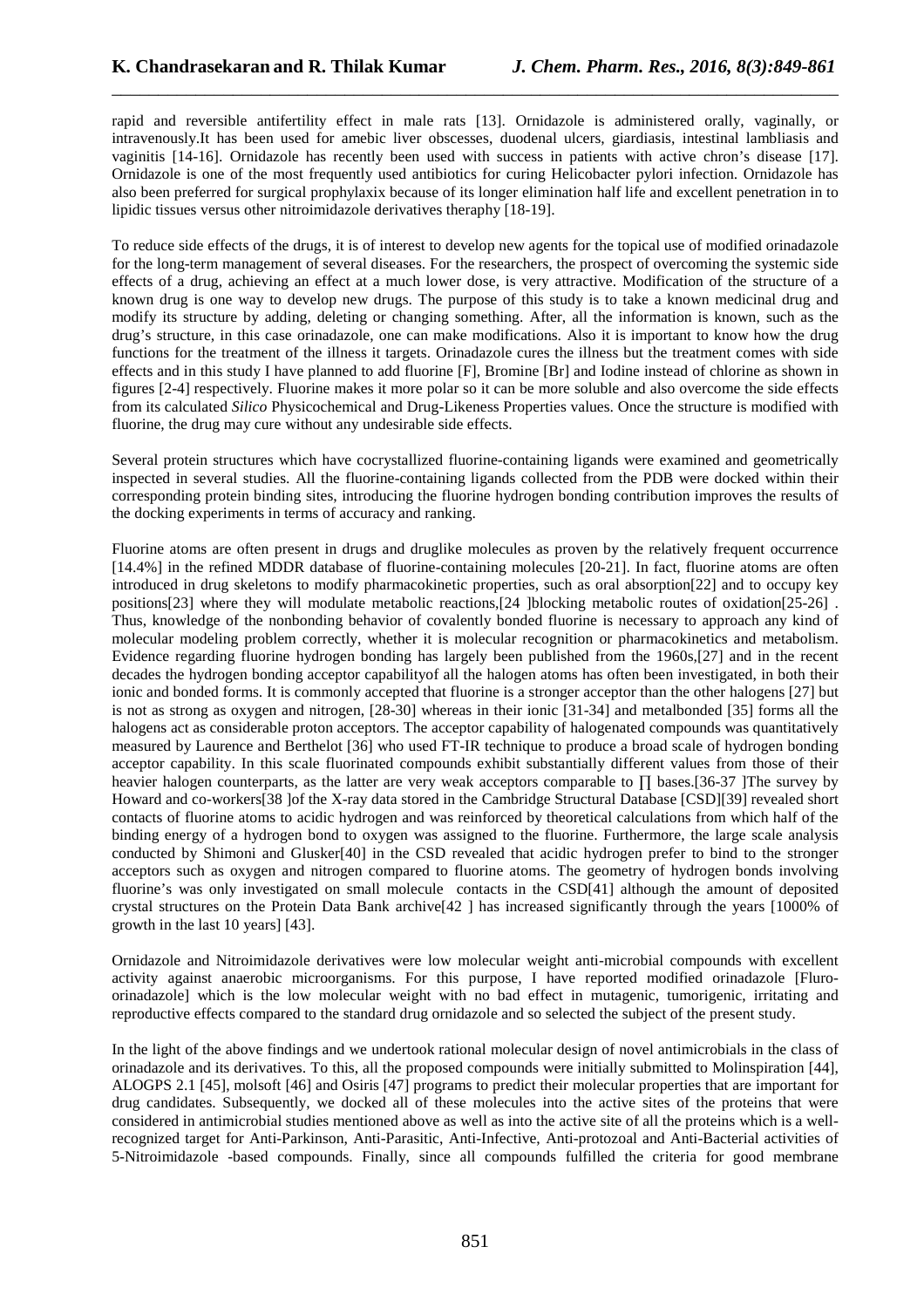permeability, oral bioavailability, low toxicity and potential inhibitory activities towards 1ucf, 3k21 and 4wvd,4e9u,3hj3,1jk2 and 3wx4 proteins.

\_\_\_\_\_\_\_\_\_\_\_\_\_\_\_\_\_\_\_\_\_\_\_\_\_\_\_\_\_\_\_\_\_\_\_\_\_\_\_\_\_\_\_\_\_\_\_\_\_\_\_\_\_\_\_\_\_\_\_\_\_\_\_\_\_\_\_\_\_\_\_\_\_\_\_\_\_\_

#### **Computational Details**

All of the electronic structure calculations were performed using density functional theory [DFT] as implemented in the Gaussian 09 programs [48]. Becke's three-parameter hybrid B3 functional [49] is used, along with the correlation functional of Lee–Yang–Parr [LYP] [50]. The standard  $6-311++G$  [d, p] basis set is used for the geometric optimization. The DFT methods, especially the B3LYP hybrid DFT method, have been shown to reproduce accurate geometries [51], Ground-state optimized geometries of the molecules are calculated without any geometrical restriction, except those enforced by symmetry. The title molecules are found to be minima on their respective potential energy surfaces as revealed by the lack of imaginary frequencies. To obtain the true minimum energy for the potential energy surface scan of the title molecules as shown in fig. [5].



**Fig. 5- Conformation analysis of ornidazole** 

#### **Drug likeness and molecular property prediction:**

The second part of the integrated approach is to examine the biopharmaceutical properties of the original ligand and modified ligands. The rule of five [52], the number of rotatable bonds [nrotb], and polar surface area [PSA] [53] were determined using the Molinspiration program. In these calculations  $logP$  [octanol/water partition coefficient] is calculated as a sum of fragment based contributions and correction factors based on the methodology developed by Molinspiration while PSA is calculated based on the methodology published by Ertl *et al*. [53 ] as a sum of fragment contributions O– and N– centered polar fragments. Absorption [%ABS] was calculated by equation: %ABS = 109- 0.345×PSA [54] .Solubility [AlogPs] was calculated using ALOGPS 2.1 program. These kinds of results provide an excellent basis for understanding the biopharmaceutical issues associated with ligand design. These kinds of results provide an excellent basis for understanding the biopharmaceutical issues associated with ligand design. Most of the properties violate the Lipinski rules, including the very negative LogP [miLogP], and the related high numbers of hydrogen bond acceptors and donors. This provides a good basis for discussion of the likely difficulty of oral delivery of this agent, based on its probable poor absorption properties. In addition, the number of rotatable bonds [nrotb] is high, and this allows discussion of potential affinity problems and the need to build in rigidity in the molecular structure.

ALOGPS program by Tetko *et al*. [55-57] is based on the largest data base and is most thoroughly evaluated. The method was developed on the basis of neural Network ensemble analysis of 12908 organic compounds from the PHYSPROP database of the Syracuse Research Corporation. The theoretical toxicity properties [mutagenicity, tumorigenicity, irritating and reproductive effects], druglikeness and drug-score values were calculated in the Osiris Property Explorer. The prediction of the Osiris calculations is a fragment-based approach and the occurrence frequency of each fragment is determined within the collection of traded drugs and within the supposedly nondruglike collection of commercially available chemicals [58]. Drug-likeness score predicts an overall drug-likeness score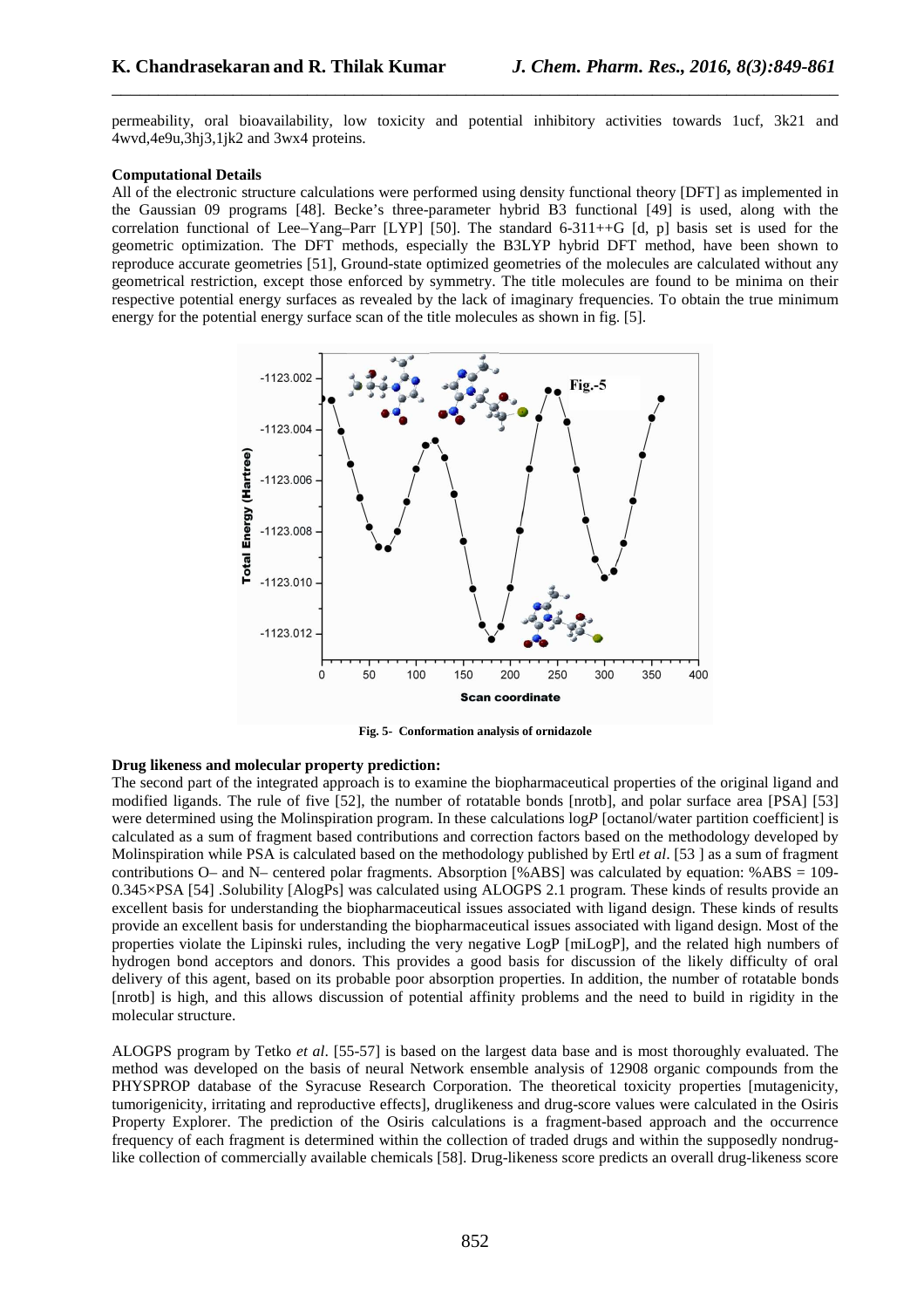using a MolSoft's program. Drug likeness may be defined as a complex balance of various molecular properties and structure features, which determine whether particular molecule is drug or non-drug.

\_\_\_\_\_\_\_\_\_\_\_\_\_\_\_\_\_\_\_\_\_\_\_\_\_\_\_\_\_\_\_\_\_\_\_\_\_\_\_\_\_\_\_\_\_\_\_\_\_\_\_\_\_\_\_\_\_\_\_\_\_\_\_\_\_\_\_\_\_\_\_\_\_\_\_\_\_\_

# **DOCKING STUDIES**

The docking simulations were performed using AutoDock Vina 1.1.2 program [59], Current distributions of AutoDock consist of two generations of software: AutoDock 4 and AutoDock Vina. AutoDock 4 actually consists of two main programs: autodock performs the docking of the ligand to a set of grids describing the target protein; autogrid precalculates these grids. AutoDock Vina does not require choosing atom types and pre-calculating grid maps for them. Instead, it calculates the grids internally, for the atom types that are needed [60]. AutoDock Vina achieves an approximately two orders of magnitude speed-up compared with the molecular docking software developed in AutoDock4, while also significantly improving the accuracy of the binding mode predictions. Further speed-up is achieved from parallelism, by using multithreading on multicore machines. AutoDock Vina automatically calculates the grid maps and clusters the results [59]. Models of protein binding sites were based on the structure deposited in the Protein Data Bank[61] under the PDB ID 3k21[62], 4wvd[63] , 1ucf [64] ,4e9u[65] ,3hj3[66],1kj2 [67] and 3wx4 [68] were employed. Settings for input grid boxes are given in details in Supplementary data. Default docking parameters and flexible space of 24x24x24 A3 were validated by re-docking native ligand which docked exactly in the position present in the crystal structure. Subsequently, all ligands were docked using same docking parameters. We have inspected the first 10 poses for each compound and no meaningful differences in binding mode have been noticed. Consequently, in the docking studies, we have focused only on the best ranked pose.

### **Pharmacophoric Mapping**

Pharmacophoric mapping which involves ligand interaction patterns, hydrogen bond interaction, hydrophobic interactions was evaluated using Accelrys Discovery Studio 3.5 DS Visualizer [69].

### **RESULTS AND DISCUSSION**

Molecular properties such as membrane permeability, hydrophobicity and bioavailability are associated with some basic molecular descriptors such as log *P* [partition coefficient], log S [solubility], molecular weight, number of hydrogen bond acceptors and donors in a molecule. The application of guidelines linked to the concept of druglikeness has gained wide acceptance as an approach to reduce attrition in drug discovery and development [70]. The knowledge of oral bioavailability, membrane permeability and toxicity for a series of drug-like molecules is a fundamental step for the optimization of their design, synthesis and biological applications. One of the major prerequisites for the selection of orally bioavailable drug candidates is the prediction of their absorption properties [71]. It is generally accepted that some of the physicochemical descriptors of the drug molecules can be useful for predicting drug absorption. Lipinski *et al*. [52] proposed "the rule of five" according to which orally active drugs should have [a] a molecular weight under 500 Daltons, [b] limited lipophilicity [expressed by log*P* ≤ 5], [c] a maximum number of 5 hydrogen bond donors [expressed as the sum of OH and NH groups], and [d] a maximum number of 10 hydrogen bond acceptors [expressed as the sum of Nand O atoms]. Molecules violating more than one of these rules are not expected to be viable drug candidates. In addition to the molecular properties discussed by Lipinski, other parameters have been applied as a computational filter for membrane permeability and oralbioavailability. Among recently published articles, a few should be mentioned. Zhao *et al*. reported [55] that the absorption of a drug is usually very low if the calculated solubility is <0.0001 mg/L. The solubility parameter, log S, is another important parameter for determining drug likeness. The absorption of a compound is considerably influenced by its solubility. Generally, high log S values correspond to good absorption. Over 80% of the marketed drugs have  $\log S > -4$ , which corresponds to the solubility of 0.1 mmol/l [72]. Further, in a large study based on over 1100 drugs candidates, Veber *et al*. [73] proposed that the descriptors molecular flexibility [rotatable bond count ≤ 10] as well as polar surface area [PSA ≤ 140 A2] or total hydrogen bound count [ΣCad ≤ 12 H-bond donors and acceptors] correlate with oral bioavailability in rat. These findings are in agreement with those presented by Refsgaard *et al*. [71]. Also, Raevsky *et al*. [74] showed that the best descriptor of human intestinal absorption of 32 passive transported compounds is the sum of H-bond donors and acceptors [ΣCad] which should be ≤ 8. Palm *et al*. [75] found that PSA was the best descriptor to differentiate poorly absorbed drugs at an early stage of the drug discovery process and drugs that are completely absorbed had PSA  $\leq 60$  A<sup>2</sup> while drugs that are  $< 10\%$  absorbed had PSA  $\leq$ 140 A<sup>2</sup>. Molecular polar surface area [PSA] is a very useful parameter for the prediction of drug transport properties. It is used to estimate the percentage of absorption. PSA and volume are inversely proportional to %ABS. Number of rotatable bonds dictates the conformational changes of molecules under study, which consequently decides binding of receptors or channels. They should be ≤10 to have good oral bioavailability.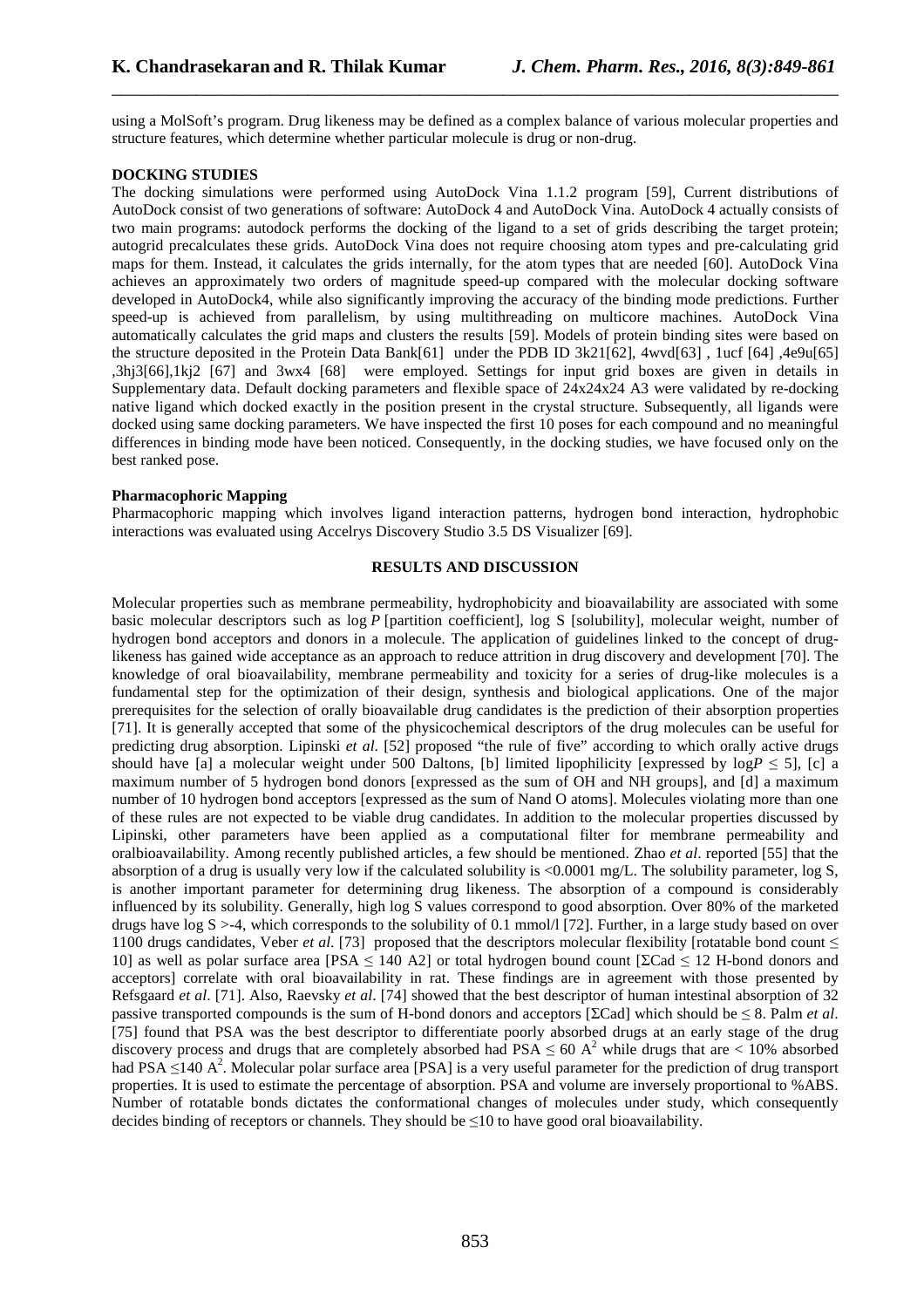| Compound                                                                                                                      | <b>MW</b> | logP                             | log S | <b>HBD</b> | <b>HBA</b> | <b>NROTB</b>   | AlogPs  | $\Sigma$ Cad | <b>PSA</b>    | %ABS | Viol.          |
|-------------------------------------------------------------------------------------------------------------------------------|-----------|----------------------------------|-------|------------|------------|----------------|---------|--------------|---------------|------|----------------|
| Rule                                                                                                                          |           |                                  |       |            |            |                |         |              |               |      |                |
| Lipinski [18]                                                                                                                 | $500$     | $\leq$ 5                         |       | $\leq$ 5   | $<$ 10     |                |         |              |               |      | $\overline{0}$ |
| Zhao $[21]$                                                                                                                   |           |                                  |       |            |            |                | >0.0001 |              |               |      | $\mathbf{0}$   |
| Veber [48]                                                                                                                    |           |                                  |       |            |            | $\leq10$       |         | $\leq 12$    | $\leq$<br>140 |      | $\Omega$       |
| Raevsky [49]                                                                                                                  |           |                                  |       |            |            |                |         | $\leq 8$     |               |      | $\Omega$       |
| Palm [50]                                                                                                                     |           |                                  |       |            |            |                |         |              | $\leq 60$     |      | 17             |
| Ornidazole<br>Compound-I<br>1-(3-chloro-2-hydroxypropyl)-2-methyl-5-nitro-<br>1Himidazole                                     | 219       | 0.12                             | 1.82  |            | 4          | $\overline{4}$ | 0.37    | 5            | 83.9          | 80   | $\Omega$       |
| Fluro-Ornidazole<br>Compound-I-a<br>$(X=F)$<br>$1-(3-$<br>Fluro<br>-2-hydroxypropyl)-2-methyl-5-nitro-<br>1Himidazole         | 203       | $\overline{\phantom{a}}$<br>0.18 | 1.61  |            | 4          | $\overline{4}$ | $-0.30$ | 5            | 83.9          | 80   | $\Omega$       |
| Bromo-Ornidazole<br>Compound-I-b<br>$(X=Br)$<br>$1-(3-$<br><b>Bromo</b><br>-2-hydroxypropyl)-2-methyl-5-nitro-<br>1Himidazole | 213       | 0.26                             | 2.06  |            | 4          | $\overline{4}$ | 0.76    | 5            | 83.9          | 80   | $\Omega$       |
| Iodine-Ornidazole<br>Compound-I-c<br>$I(X=I)$<br>1-(3-Iodo-2-hydroxypropyl)-2-methyl-5-nitro-<br>1Himidazole                  | 311.08    | 0.53                             | 2.24  |            | 4          | $\overline{4}$ | 0.87    | 5            | 83.9          | 80   | $\Omega$       |

#### **Table 1.** *In Silico* **Physicochemical Properties of Proposed ornidazole and its derivatives. Important for Membrane Permeability and Oral Bioavailability\***

\_\_\_\_\_\_\_\_\_\_\_\_\_\_\_\_\_\_\_\_\_\_\_\_\_\_\_\_\_\_\_\_\_\_\_\_\_\_\_\_\_\_\_\_\_\_\_\_\_\_\_\_\_\_\_\_\_\_\_\_\_\_\_\_\_\_\_\_\_\_\_\_\_\_\_\_\_\_

*\*MW- molecular weight; logP, logarithm of compound partition; HBD, number of hydrogen bond donors; HBA, number of hydrogen bond acceptors; NROTB, number of rotatable bonds; AlogPs, solubility; ΣCad, total hydrogen bound count; PSA, polar surface area in A; %ABS, percentage of absorption; viol, violations* 

The results disclosed in Table **1** show that, except parameter proposed by Palm [75], all candidate compounds satisfy predictions of good membrane permeability and oral bioavailability and, thus, might be considered as druglike molecules. In Table-**1**, the calculated absorption percentage [%ABS] is also presented. As seen, all candidate compounds exhibited a great %ABS ranging from 80. Subsequently, we have used the Osiris program for calculating the fragment based drug-likeness of the proposed compounds also comparing them with ornidazole, Chloramphenicol and fluconazole the standard drugs. A positive drug likeness value [0.1-10] points out that a molecule contains predominantly fragments which are frequently present in commercial drugs. As seen in Table-**2**, although studied compounds present low or even negative drug-likeness value, all of them with the exception of compound **I-b** [-3.69] have still better drug-likeness values than chloramphenicol [-4.61]. The Osiris calculations allowed us also to predict the overall toxicity of the candidate drugs as it may point to the presence of some fragments generally responsible for the irritant, mutagenic, tumorigenic, or reproductive effects in these molecules. The Osiris study revealed that all compounds with the exception of I**-a present** a high *in silico* toxicity risk profile. In this study we also verified the drug-score, which combines drug-likeness, lipophilicity, solubility, molecular weight, and toxicity risks in one value and this may be used to judge the compound's overall potential to qualify for a drug. As seen from results collected in Table-**2**, the target compounds showed moderate to good drug-score [0.25- 0.82] that revealed their potential as safe lead compounds. Interestingly, the Fluro- ornidazole [81%] Compound has better drug-score value than Ornidazole [26%].

The values of log *P* ranged from -0.18 to 0.53 for all designed molecules, while the values of log S were between -1.61 and -2.24. Both of these set of values are well within the accepted ranges for drug like molecules, as described. The polar surface areas [PSA] of all 3 molecules are less than 84  $\AA^2$  [well below the "drug like" value of 140  $\AA^2$ ]. The percentage of absorption [% ABS] calculated was found to be greater than 80 for all the molecules. They are small in size [molecular weights are less than 332 g/mol] also. All designed molecules have rotatable bonds 4, 4 Hbond acceptors, and 1H-bond donors. Compounds I-a, I-c showed positive drug-likeness values, ranging from 0.39 to 0.61 and compound I-b gave negative value for drug-likeness -3.69. Osiris calculations for 15000 nondrug like chemicals and 3300 marketed drugs found that about 80% of the marketed drugs had positive values of the drug likeness parameter, while almost all the nondrug like chemicals had negative values [78]. A positive value of drug likeness indicates that the molecule consists mostly of building blocks [fragments] that are commonly found in marketed drugs.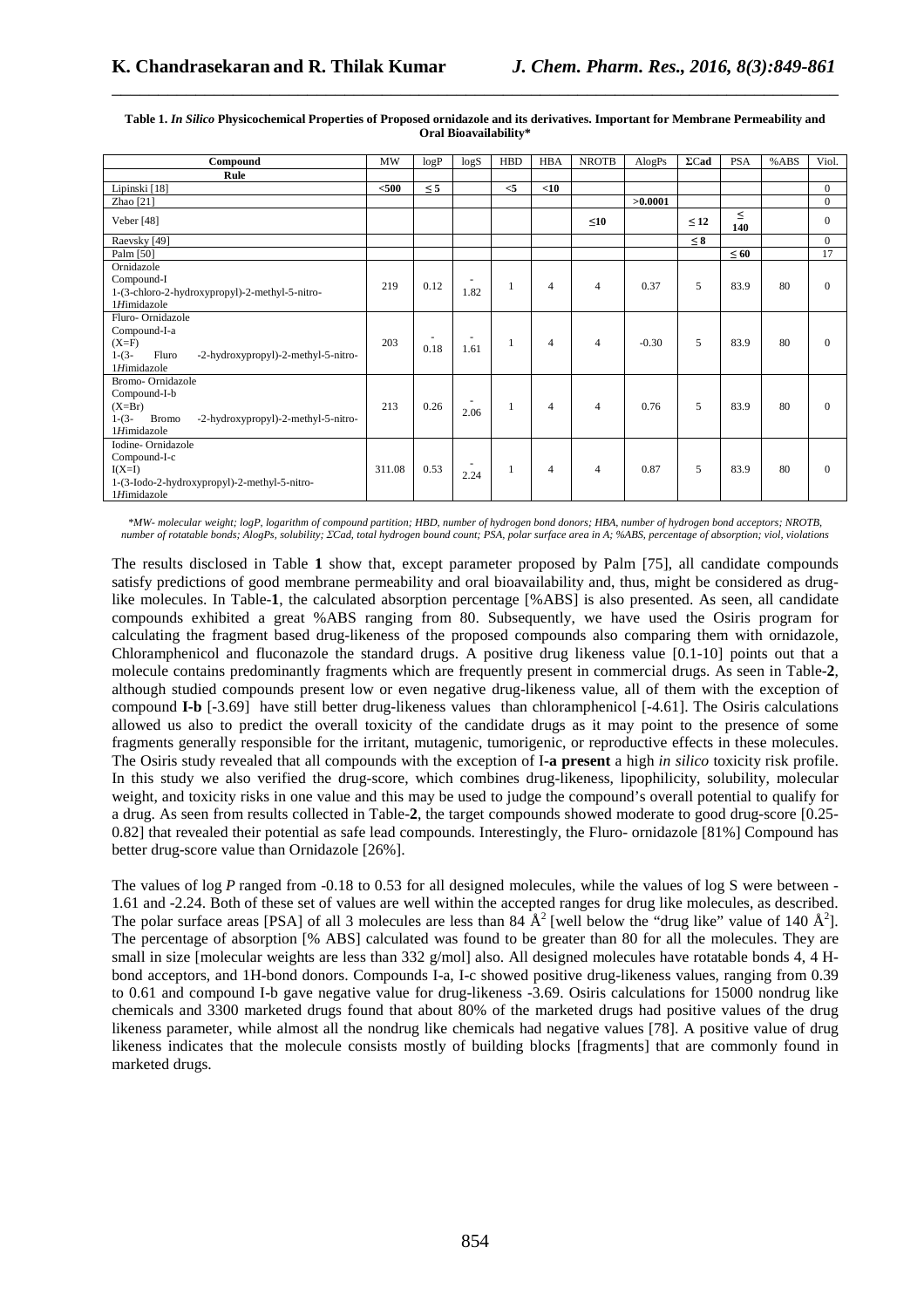| Compound                                |                |           | Toxicity Risksa <sup>a</sup> | Drug-Likeness | Drug score% |    |  |
|-----------------------------------------|----------------|-----------|------------------------------|---------------|-------------|----|--|
|                                         | $M^{\rm b}$    |           |                              | $R^e$         |             |    |  |
| Ornidazole I                            | (0.8)<br>$\pm$ | $(0.6)$ + | (1.0)                        | (0.6)         | 1.82        | 26 |  |
| Fluro- Ornidazole Compound I-a $(X=F)$  | 1.0)           | (1.0)     | (1.0)                        | (1.0)         | 0.61        | 81 |  |
| Bromo- Ornidazole Compound $I-b(X=Br)$  | (0.6)          | (1.0)     | (0.6)                        | (0.6)         | $-3.69$     |    |  |
| Iodine- Ornidazole Compound I-c $(X=I)$ | (0.6)          | (0.6)     | (1.0)                        | (1.0)         | 0.385       | 27 |  |
| fluconazole                             |                |           |                              |               | $-1.13$     | 46 |  |
| chloramphenicol                         |                |           |                              |               | $-4.61$     | 10 |  |

\_\_\_\_\_\_\_\_\_\_\_\_\_\_\_\_\_\_\_\_\_\_\_\_\_\_\_\_\_\_\_\_\_\_\_\_\_\_\_\_\_\_\_\_\_\_\_\_\_\_\_\_\_\_\_\_\_\_\_\_\_\_\_\_\_\_\_\_\_\_\_\_\_\_\_\_\_\_ **Table 2. Drug-Likeness Properties of Target Compounds** 

Drug-likeness model score (a combined effect of physicochemical properties, pharmacokinetics and pharmacodynamics of a compound and is represented by a numerical value) was computed by Molsoft (Molsoft 2007) software for the four molecules under study. As shown in the fig. 6 & 6A the dotted line graph indicates non drug-like behavior and those fall under thickest line graph are considered as drug-like. Maximum drug likeness values and drug scores were found to be 61 and 81% respectively for the compound Fluro-ornidazole (I-a). Next to it, compound I-c was predicted to have drug likeness value 0.39 and drug scores 27%. Compound I-b having Bromine [Br] substitution gave negative drug likeness value and low drug score 11% [<50%]. Hence I-b and I-c could not be treated as potential candidates even though they complied with the Lipinski's rule. It could be observed from the results that amongst compounds I-b and I-c, the drug likeness decreased. On the basis of drug likeness model score, compound I-a is a predicted as potential therapeutic candidates and can be selected for synthesis.



**Fig. 6 & 6A- Drug likeness model score graph** 

### **DOCKING STUDIES**

As it was mentioned in the introduction, the interactions of the proposed compounds with the active sites of the proteins namely1ucf [Anti-Parkinson protein], 3k21 and 4wvd [Anti-Parasitic protein], 4e9u [Anti-Infective protein], 3hj3 [Anti-protozoal protein], 1jk2 and 3wx4 [Anti-Bacterial protein] were analyzed. The docking simulations were performed using AutoDock Vina 1.1.2 program. The binding Gibbs free energies ∆Gb corresponding to the best poses of the ligands from **I** to **I-c** within the binding pocket of target proteins are displayed in Table-**3**.As indicated by the negative value of the Gibbs free energy, both ornidazole and its derivatives demonstrate potential inhibitory action against all the proteins. Important to note, compound **I-a** shows more favorable binding affinity to the binding site of 4e9u, 3hj3 and1kj2 than the native ligand. The docked pose of all proteins with fluro-ornidazole and ornidazole are shown in figure .7. Since Fluro-ornidazole compound [I-a] fulfilled the criteria for good membrane permeability, oral bioavailability, low toxicity, and potential inhibitory activities towards all the proteins compared to the standard drug orinadazole.

 $a^a$ *Ranked according to: (-) no bad effect, (* $\pm$ *) medium bad effect, (+) bad effect. <sup>b</sup>M,mutagenic effect;<sup>c</sup> T, tumorigenic effect; <sup>d</sup> I, irritating effect; <sup>e</sup>R, reproductive effect.*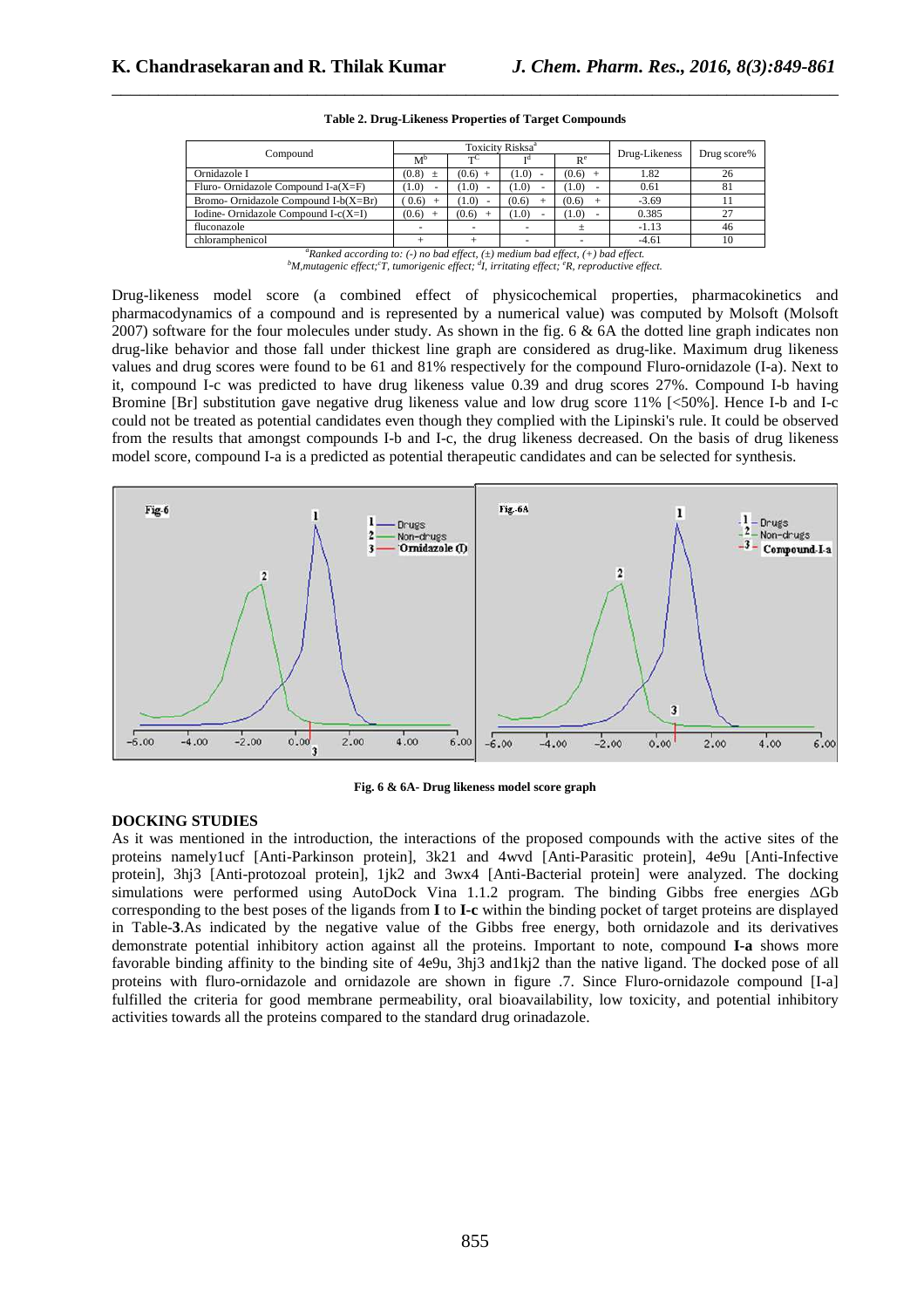

\_\_\_\_\_\_\_\_\_\_\_\_\_\_\_\_\_\_\_\_\_\_\_\_\_\_\_\_\_\_\_\_\_\_\_\_\_\_\_\_\_\_\_\_\_\_\_\_\_\_\_\_\_\_\_\_\_\_\_\_\_\_\_\_\_\_\_\_\_\_\_\_\_\_\_\_\_\_

**Fig .7 - Molecular surface representation of Target protein with compound I & I-a (shown in stick) docked in the active site** 

|                                             | $\Delta Gb$ (kcal/mol)<br>. Binding Energy |        |                               |                               |                        |                               |        |  |  |  |
|---------------------------------------------|--------------------------------------------|--------|-------------------------------|-------------------------------|------------------------|-------------------------------|--------|--|--|--|
| Ligands                                     | <b>Anti-Parasitic protein</b>              |        | <b>Anti-Parkinson protein</b> | <b>Anti-Infective protein</b> | Anti-protozoal protein | <b>Anti-Bacterial protein</b> |        |  |  |  |
|                                             | 3K21                                       | 4WVD   | 1UCF                          | 4E9U                          | 3HJ3                   | 1KJ2                          | 3WX4   |  |  |  |
| Ornidazole<br>$I(X=Cl)$                     | $-5.4$                                     | $-5.0$ | $-4.8$                        | $-5.3$                        | $-5.1$                 | $-5.1$                        | $-5.0$ |  |  |  |
| Fluro-Ornidazole<br>Compound<br>$I-a(X=F)$  | $-5.2$                                     | $-4.9$ | $-4.8$                        | $-5.6$                        | $-5.8$                 | $-5.2$                        | $-4.8$ |  |  |  |
| Bromo-Ornidazole<br>Compound<br>$I-b(X=Br)$ | $-5.3$                                     | $-5.1$ | $-4.2$                        | $-5.2$                        | $-5.3$                 | $-4.7$                        | $-4.9$ |  |  |  |
| Iodo-Ornidazole<br>Compound<br>$I-c(X=I)$   | $-5.6$                                     | $-5.1$ | $-4.7$                        | $-5.3$                        | $-5.4$                 | $-5.1$                        | $-4.9$ |  |  |  |

**Table 3. Binding Free Energy (∆Gb) Corresponding to the Best Docking Poses of Compounds in the Active Site of Target proteins** 

# **Hydrophobic Effect**

Protein-ligand complexes may be stabilized by the so-called hydrophobic effect. In protein-ligand interactions, this effect often leads to the stacking of aromatic residues against the ligands. Two variations of the hydrophobic effect are discussed in literature: the ''classical'' hydrophobic effect and the ''non-classical'' hydrophobic effect [77]. The classical hydrophobic effect results mainly from highly favorable entropy of formation. Here, small hydrophobic solutes induce an ordering of the water molecules at the solvent-surface interface. In the case of the ''nonclassical'' hydrophobic effect, the complex formation is mainly enthalpy driven due to favorable interactions between the solute molecules forming the complex as well as favorable interactions between the solvent molecules. Hydrophobic effect of protein-ligand interactions of the compounds orinadazole and fluro-orinadazole are shown in fig. 8.



**Fig. 8 - Hydrophobic effect representation of Target protein with compound I & I-a. The hydrophobic intensities of the binding site ranges from -3.00 [least hydrophobic area - blue shade] to 3.00 [highly hydrophobic area –brown shade]**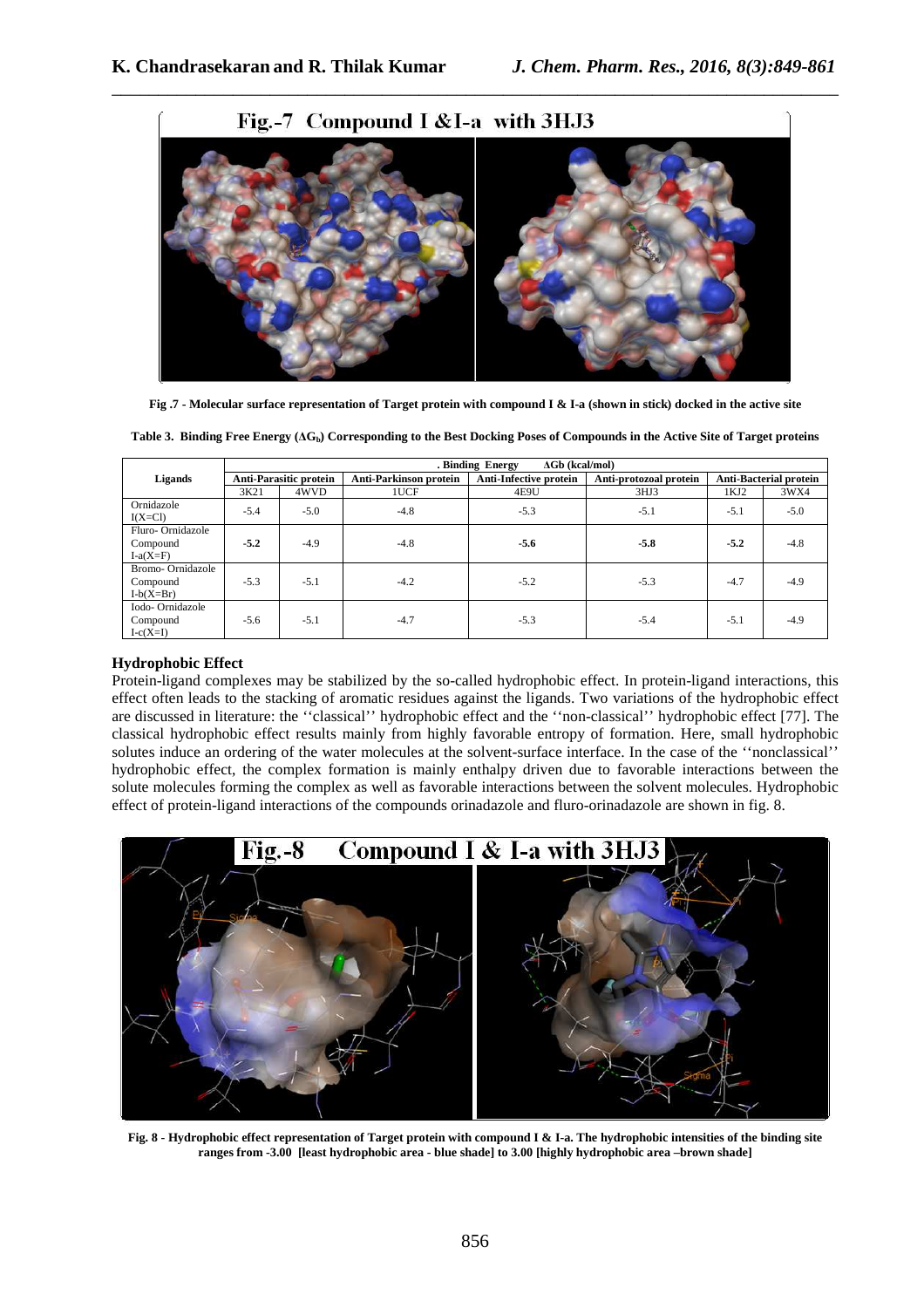# **Hydrogen Bonds**

Hydrogen bonds may be established between polar hydrogen atoms and lone pairs of hydrogen bond acceptors. Due to the large number of hydrogen bond donors and acceptors present in carbohydrates, they tend to form hydrogen bonds when in complex with a protein. Here, both binding partners compete with water molecules for the hydrogen bonds. As a result, the overall enthalpic gain from a hydrogen bond formed between carbohydrate and protein may be small. Although carbohydrates often displace all water molecules in the binding site, in a number of cases conserved water molecules are observed in the binding site. These water molecules mediate protein-carbohydrate interactions, especially if no or only few direct hydrogen bonds are established [78-79]. However, water molecules may also help in stabilizing oligosaccharide conformations [80]. Although some approaches exist for taking into account the solvent molecules in the binding site [81], calculating water mediated hydrogen bonds of the carbohydrate with itself is still very difficult.

\_\_\_\_\_\_\_\_\_\_\_\_\_\_\_\_\_\_\_\_\_\_\_\_\_\_\_\_\_\_\_\_\_\_\_\_\_\_\_\_\_\_\_\_\_\_\_\_\_\_\_\_\_\_\_\_\_\_\_\_\_\_\_\_\_\_\_\_\_\_\_\_\_\_\_\_\_\_

The interaction of amino acids, hydrogen bonding and 2-D diagrams depicting interactions of different target proteins with the Fluro- Ornidazole [I-a] and Ornidazole [I] drug molecule is given in Fig.9 and this clearly demonstrated the binding positions of the ligand with the protein target. In the 2-D diagrams, Residues circled in green participate in van der Waals interaction with the ligand while residues in pink forms electrostatic interactions. H-bond and alkyl-π interactions are shown by green and light pink dotted lines, respectively. Hydrogen bonding pocket is shown for clarity. Analysis of the receptor/ligand complex models generated after successful docking of the fluro-ornidazole and ornidazole were based on the parameters such as hydrogen bonds distance, amino acid interactions, binding energy and orientation of the docked compound with the active site. As a general rule, in most of the potent therapeutic agent, both hydrogen bond and hydrophobic interactions between the compound and the active sites of the receptor have been found to be responsible for mediating the biological activity.

|         |                             | <b>Hydrogen Bond</b> |                 | <b>Distance</b> | <b>Pi Interaction Pair</b> | <b>Distance</b>      |      |  |
|---------|-----------------------------|----------------------|-----------------|-----------------|----------------------------|----------------------|------|--|
| Protein | Compound                    | Donor atom           | Acceptor atom   | Å               | Donor atom                 | <b>Acceptor atom</b> | Å    |  |
|         |                             | A:ASN27:ND2          | O <sub>2</sub>  | 2.8             | Nitroimidazole ring        | A:ARG167:NH1:B       | 5.13 |  |
|         |                             | A:ARG170:NE          | $\overline{04}$ | 3.05            | Nitroimidazole ring        | A:ARG167:NH2:B       | 5.16 |  |
|         | Orinadazole (I)             | A:ARG170:NH1         | O <sub>3</sub>  | 2.97            |                            |                      |      |  |
|         |                             | A:ARG170:NH2:B       | $\overline{O3}$ | 2.87            |                            |                      |      |  |
|         |                             | A:ARG170:NH1         | O <sub>2</sub>  | 2.95            |                            |                      |      |  |
| 3K21    |                             | A:ARG167:NH1         | O <sub>2</sub>  | 2.87            |                            |                      |      |  |
|         |                             | A:ARG167:NH2:B       | O <sub>3</sub>  | 2.93            |                            |                      |      |  |
|         | I-a                         | A:ARG170:NH2:B       | $\overline{O2}$ | 3.01            |                            |                      |      |  |
|         |                             | A:HIS20:ND1          | O <sub>3</sub>  | 3.04            |                            |                      |      |  |
|         |                             | A:ARG170:NH1:B       | O <sub>2</sub>  | 3.21            |                            |                      |      |  |
|         |                             | A:ARG167:NH1         | $\overline{O3}$ | 3.2             |                            |                      |      |  |
|         | Orinadazole<br>$($ $\Gamma$ | A:TYR67:HN           | O <sub>2</sub>  | 2.09            |                            |                      |      |  |
| 1UCF    | I-a                         | H15                  | $\overline{O3}$ | 2.38            |                            |                      |      |  |
|         | Orinadazole (I)             | A:SER355:HG          | O <sub>3</sub>  | 2.25            |                            |                      |      |  |
| 4WVD    |                             | A:SER355:HG          | O <sub>4</sub>  | 2.36            |                            |                      |      |  |
|         | I-a                         | H 15                 | A:ILE357:O      | 2.00            |                            |                      |      |  |
|         |                             | H15                  | A:ARG353:O      | 2.61            |                            |                      |      |  |
|         | Orinadazole<br>(I)          | A:GLN165:HE22        | O <sub>3</sub>  | 2.35            | A:TYR41                    | nitroimidazole ring  | 5.16 |  |
|         |                             | A:ASN168:HD21        | <b>O4</b>       | 2.46            |                            |                      |      |  |
|         |                             | O <sub>3</sub>       | H15             | 2.29            |                            |                      |      |  |
| 4E9U    | I-a                         | A:GLN165:HE22        | O <sub>3</sub>  | 2.37            | nitroimidazole ring        | A:TYR41              | 5.16 |  |
|         |                             | A:ASN168:HD21        | $\overline{O4}$ | 2.45            |                            |                      |      |  |
|         |                             | H15                  | O <sub>3</sub>  | 2.18            |                            |                      |      |  |
|         | Orinadazole (I)             | O <sub>3</sub>       | H15             | 2.19            |                            |                      |      |  |
|         |                             | H15                  | A:GLU294:OE2    | 2.36            |                            |                      |      |  |
| 3HJ3    |                             | A:HIS403:HE2         | O <sub>2</sub>  | 2.07            |                            |                      |      |  |
|         | I-a                         | A:HIS348:HE2         | $\overline{O3}$ | 2.2             |                            |                      |      |  |
|         |                             | A:THR303:HN          | O <sub>2</sub>  | 2.02            |                            |                      |      |  |
| 1KJ2    | (1)<br>Orinadazole          | A:TYR67:N            | O <sub>3</sub>  | 2.92            |                            |                      |      |  |
|         | I-a                         | A:TYR67:N            | O <sub>3</sub>  | 2.85            |                            |                      |      |  |
| 3WX4    | Orinadazole (I)             | A:LYS20:HZ2          | O <sub>3</sub>  | 1.8             |                            |                      |      |  |
|         |                             | A:LYS20:HZ2          | <b>O4</b>       | 1.88            | Nitroimidazole ring        | A:LYS23:NZ           | 4.6  |  |
|         |                             | A:LYS20:HZ3          | O <sub>3</sub>  | 2.3             |                            |                      |      |  |
|         |                             | A:LYS23:HZ2          | O <sub>4</sub>  | 1.92            |                            |                      |      |  |
|         |                             | A:GLU94:OE1          | H15             | 2.29            |                            |                      |      |  |
|         |                             | H15                  | A:TYR52:O       | 2.19            | A:HIS30                    | Nitroimidazole ring  | 5.10 |  |
|         | I-a                         | A:ASN34:HD22         | N <sub>6</sub>  | 2.23            |                            |                      |      |  |

| Table-4 Interaction of amino acids, hydrogen bonding distance of different target proteins with the Fluro- Ornidazole [I-a] and |  |
|---------------------------------------------------------------------------------------------------------------------------------|--|
| Ornidazole [I] drug molecule                                                                                                    |  |

As shown in Table-3 , Fluro- Ornidazole shows binding energy -5.2 kcal/mol and standard drug Ornidazole -5.4 kcal/mol with 3k21. Comprehensively shown in Figure- 9, the compound Fiuro-ornidazole (I-a) demonstrates van der Waals interactions with GLU23, ILE19 and electrostatic interactions with ARG167 & 170, HIS20. Compound I-a is a hydrogen bond donor from electrostatic residues ARG167 &170, HIS20 at a distances 2.87 Å, 2.93 Å, 3.2 Å,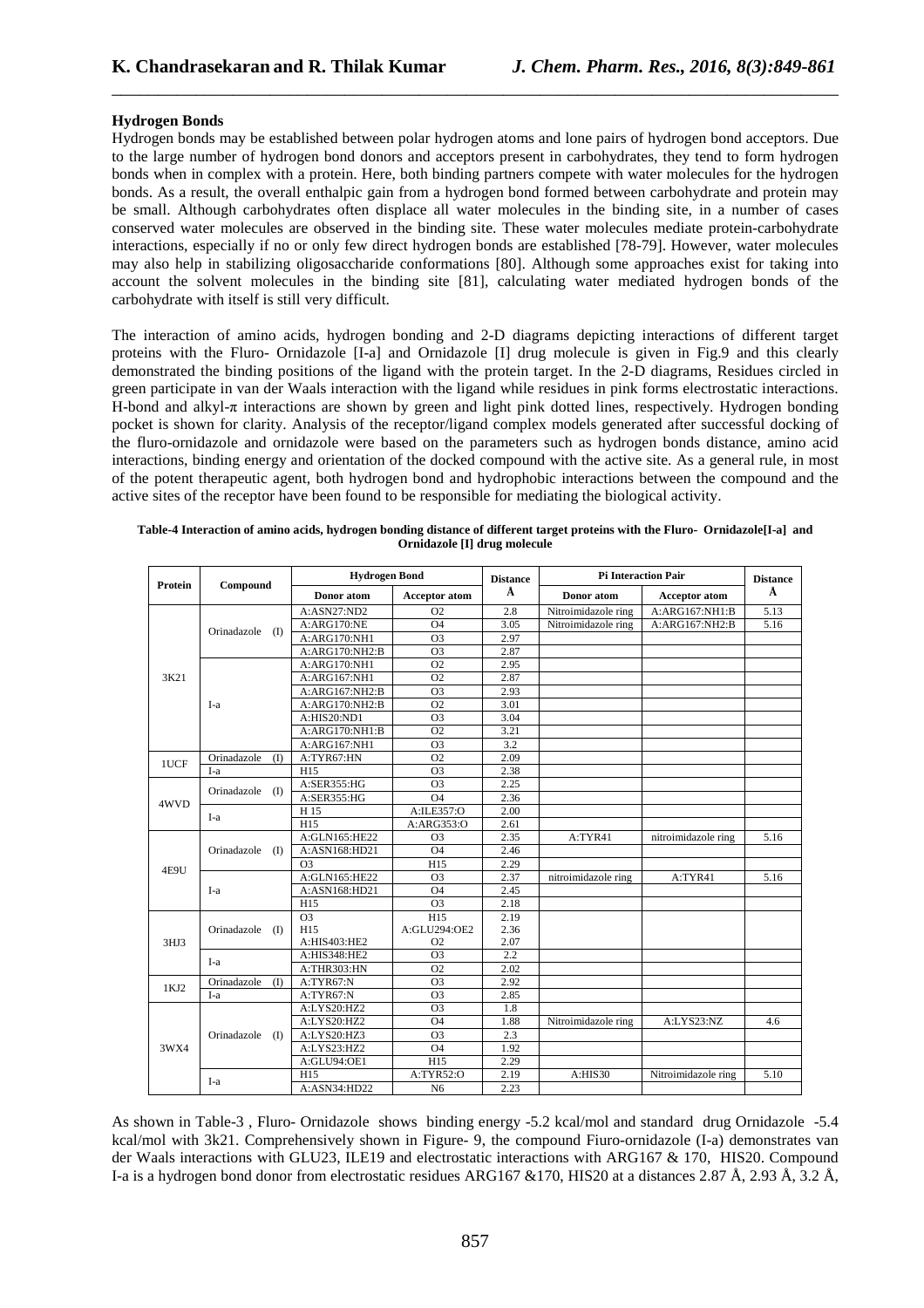2.95 Å, 3.01 Å, 3.21 Å and 3.04 Å respectively. whereas in compound -I demonstrates only the electrostatic interactions with TYR28, ASN27 & 24, HIS20, ARG170 and hydrogen bond donor from electrostatic residues ASN27 and ARG170 at a distances 2.8 Å, 3.05 Å, 2.97 Å and 2.87 Å. The arene-arene  $[\pi - \pi]$  interactions are established between compound –I and ARG167.The Fluro- Ornidazole [I-a] shows binding energy -5.6kcal/mol and Ornidazole[I] -5.3 kcal/mol with 4e9u, the compound I-a demonstrates van der Waals interactions with VAL137, PHE22, LEU141, CYS44, ALA134, HIS18 and electrostatic interactions with TYR41 & 248, ARG45, LEU164, GLN165, ASN168 and GLY161. Compound I-a is a hydrogen bond donor from electrostatic residues ASN168 and GLN165. whereas in compound-I demonstrates van der Waals interactions with ALA134, GLY138, PHE22, LEU141, VAL137, CYS44, HIS18 and electrostatic interactions with TYR248, GLN165, ASN168, GLY161, ARG45, LEU164. Compound- I is a hydrogen bond donor from electrostatic residues ASN168 and GLN165 at a distances 2.5 Å, 2.4 Å respectively. The arene-arene  $[\pi - \pi]$  interactions are established between compound –I and TYR41.

\_\_\_\_\_\_\_\_\_\_\_\_\_\_\_\_\_\_\_\_\_\_\_\_\_\_\_\_\_\_\_\_\_\_\_\_\_\_\_\_\_\_\_\_\_\_\_\_\_\_\_\_\_\_\_\_\_\_\_\_\_\_\_\_\_\_\_\_\_\_\_\_\_\_\_\_\_\_

The Fluro- Ornidazole [I-a] shows binding energy -5.8 kcal/mol and standard drug Ornidazole[I] -5.1 kcal/mol with 3hi3, , the compound I-a demonstrates van der Waals interactions with HIS307, THR355, TYR360, PHE344 and electrostatic interactions with GLY301, LYS300, HIS348, ASP302, MET356, ASN304, THR303 and TYR353. Compound I-a is a hydrogen bond donor from electrostatic main chain residue THR303 and side chain residue HIS348 at a distances 2.02 Å, 2.2 Å respectively. Whereas in compound -I demonstrates van der Waals interactions with TYR342, PHE298, ASP426, GLY430, PHE433 and electrostatic interactions with HIS403, GLU294, ILE315, TRP316, ASN319 & 434, CYS402. Compound- I is a hydrogen bond donor from electrostatic residues HIS403 and GLU294 at a distances 2.07 Å, 2.36 Å respectively. The Fluro- Ornidazole [I-a] showes binding energy -5.2kcal/mol and Ornidazole[I] -5.1 kcal/mol with 1kj2, the compound I-a demonstrates van der Waals interactions with ARG98, GLU94, PRO66, LYS62 and electrostatic interactions with TYR67, GLY65, GLN95, ILE91and GLU90. Compound I-a is a hydrogen bond donor from electrostatic main chain residue TYR67 at a distance 2.85 Å. whereas in compound -I demonstrates van der Waals interactions with GLU94, ARG98, GLY65, PRO66 and electrostatic interactions with TYR67, GLN95, ILE91, GLU90, LYS62. Compound- I is a hydrogen bond donor from electrostatic main chain residues TYR67 at a distance 2.92 Å.



**Fig. 9- The interaction of amino acids, hydrogen bonding and 2-D diagrams depicting interactions of different target proteins with the Fluro- Ornidazole[I-a] and Ornidazole [I] drug molecule**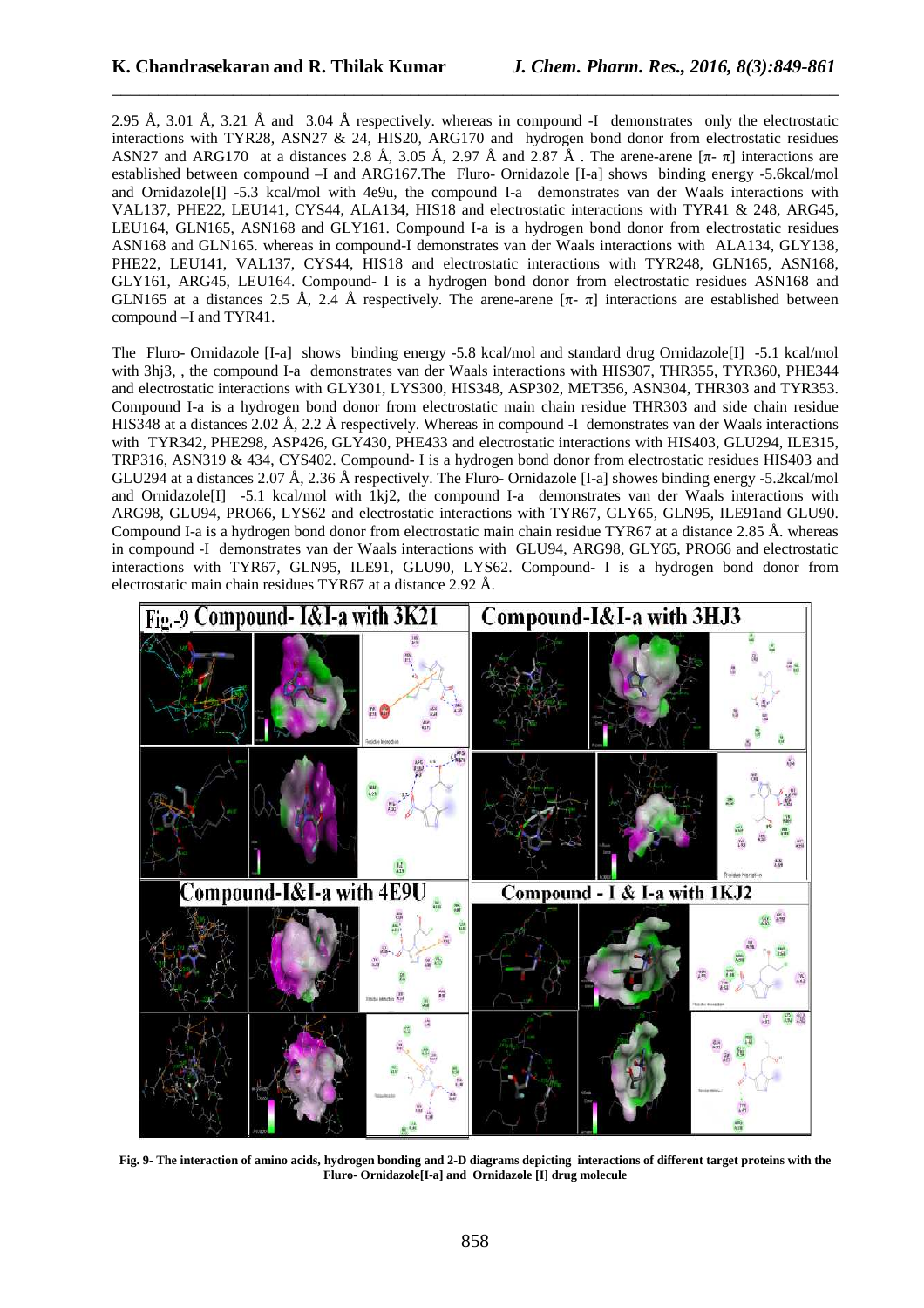Nitroimidazoles are generally considered mutagenic chemicals. The nitrogen group present in nitroimidazole derivatives is considered responsible for the mutagenicity of these compounds. Further, more results obtained confirm that the nitro  $NO<sub>2</sub>$  moiety is engaged in a hydrogen bond with the amino hydrogen of ARG167, ARG170, ASN27, HIS20, TYR67, SER355, GLN165, HIS348, THR303 and LYS20. The calculated hydrogen bonding distance of different target with the Fluro- Ornidazole and Ornidazole is shown in Figure .9. Hydrogen bond interaction decides the nature and properties of biomolecules. Interactions of molecules with target proteins are absolutely crucial to various bioactivities, which in turn depend on the structural features of the molecules, including their hydrogen-bonding abilities. Most potent antibacterial and antifungal activity exhibited by the compound might be due to the presence of the electron withdrawing substituent NO2group at the 5th position in Nitroimidazole. The molecular docking analysis explains the binding energy of Fluro- Ornidazole drug molecule with different protein target. The hydrogen bonding distances between the drug molecule and the amino acids of the protein binding site is a clear manifestation of the bioactivity of the molecule. Molecular docking studies of Fluro- Ornidazole with 1ucf, 3k21 and 4wvd, 4e9u, 3hj3, 1jk2 and 3wx4 exhibited binding interactions and warrants further studies for the development of potent 1ucf, 3k21 and 4wvd , 4e9u, 3hj3, 1jk2 and 3wx4, inhibitors for the treatment of Parkinson, Parasitic, Infective, protozoal and Bacterial diseases.

\_\_\_\_\_\_\_\_\_\_\_\_\_\_\_\_\_\_\_\_\_\_\_\_\_\_\_\_\_\_\_\_\_\_\_\_\_\_\_\_\_\_\_\_\_\_\_\_\_\_\_\_\_\_\_\_\_\_\_\_\_\_\_\_\_\_\_\_\_\_\_\_\_\_\_\_\_\_

## **CONCLUSION**

As seen from the results, it is interesting to note that the Fluro- Ornidazole [81%] compound has a better drug-score value than Ornidazole [26%]. The Ornidazole and Nitroimidazole derivatives were low molecular weight antimicrobial compounds with excellent activity against anaerobic microorganisms. Even though the results of the Physicochemical and Drug-Likeness Properties of the new Compound I-a [Fluro-orinadazole] shows low molecular weight, it has no bad effect in mutagenic, tumorigenic , irritating and reproductive effects compared to the standard drug ornidazole.The results of the molecular docking study clearly demonstrates that the Fluro- Ornidazole and standard drug Ornidazole has inhibitory activity against 1ucf, 3k21 and 4wvd ,4e9u,3hj3,1jk2 and 3wx4 inhibitors for the treatment of Parkinson ,Parasitic ,Infective ,Protozoal and Bacterial diseases. These results clearly indicate that the Fluro- Ornidazole has similar binding sites and interactions with all the proteins as that of the standard drug Ornidazole. This *insilico* studies by Fluro- Ornidazole clearly showed the inhibition of all the above proteins. Further investigations on the compound Fluro- Ornidazole and *in vivo* studies are necessary to develop potential chemical entities for the prevention and treatment of Parkinson, Parasitic, and Infective, protozoal and bacterial diseases. On the basis of drug likeness model score and molecular docking study, the compound Fluro-Ornidazole is predicted as potential therapeutic candidates and can be selected for synthesis.

Moreover, this compound is an effective drug which is relatively safe and produces only minimal side effects. No doubt the availability of computational and in silico approaches is the landmarks in drug discovery process. The virtual screening and the docking analysis have provided a remarkable approach for accessing the lead molecules to be used as drug ligands and to understand the protein–ligand binding affinity.

## **REFERENCES**

[1]JP Overington; B Al-Lazikani; AL Hopkins. *Nat. Rev. Drug Discovery* **2006**, 5, 993–996.

- [2]J A DiMasi; L Feldman; A Seckler ; A Wilson. *Clin. Pharmacol. Ther*. **2010**, 87, 272–277.
- [3]I Kola; J Landis. *Nat. Rev. Drug Discovery* **2004**, 3, 711–715.
- [4]K Tsaioun; M Bottlaender; A Mabondzo. *BMC Neurol*. **2009**, 9 [Suppl. 1], S1.
- [5]CA Lipinski; F Lombardo; BW Dominy; PJ Feeney. *Adv. Drug Delivery Rev*. **1997**, 23, 3–25.
- [6]B Agoram; WS Woltosz; MB Bolger. *Adv. Drug Delivery Rev*. **2001**, 50 [Suppl. 1], S41–S67.

[7]Simulations PlusHome Page. http://www.simulations-plus.com/ [accessed Aug **2011**].

- [8]D Weininger .*J. Chem. Inf. Comput. Sci.* **1988**, 28, 31–36.
- [9] AL Hopkins; CR Groom. *Nat. Rev. Drug Discovery* **2002**, 50, 727–730.

[10]JH Lin. *Curr. Top. Med. Chem*. **2011**, 11, 171–178.

[11]E Yuriev; M Agostino; PA Ramsland*. J. Mol. Recognit*. **2011**, 24, 149–164.

[12]P Kolb; RS Ferreira; JJ Irwin; BK Shoichet. *Curr. Opin. Biotechnol*. **2009**, 20, 429–436.

[13]Thevor G.Cooper, Ching-hei Yeung, Rolf Skupin, and Gunter Haufe. *Journal of Andrology*, Vol.18, No.4, July/August **1997**.

[14]KC Lamp ; CD Freeman; NE Klutman; MK Lacy. *Clin. Pharmacokinet*., 36, 353- 373, **1999**

[15]DE Schwartz; F Jeunet. *Chemotherapy*, 22, 19-29, **1976**.

- [16]JF Rossignol; H Maisonneuve; YW Cho*. Int. J. Clin. Pharmacol. Toxicol*., 22, 63-72, **1984**.
- [17]JK Triantafillidis; D Nicolakis; A Antoniou; I Hereti. *Am. J. Gastroenterol*., 96, 254-255, **2001**
- [18]C Martin; B Bruguerolle; MN Mallet; M Condomines; B Sastre; F Gouin. *Antimicrob. Agents Chemother*., 34, 1921- 1924, **1990**.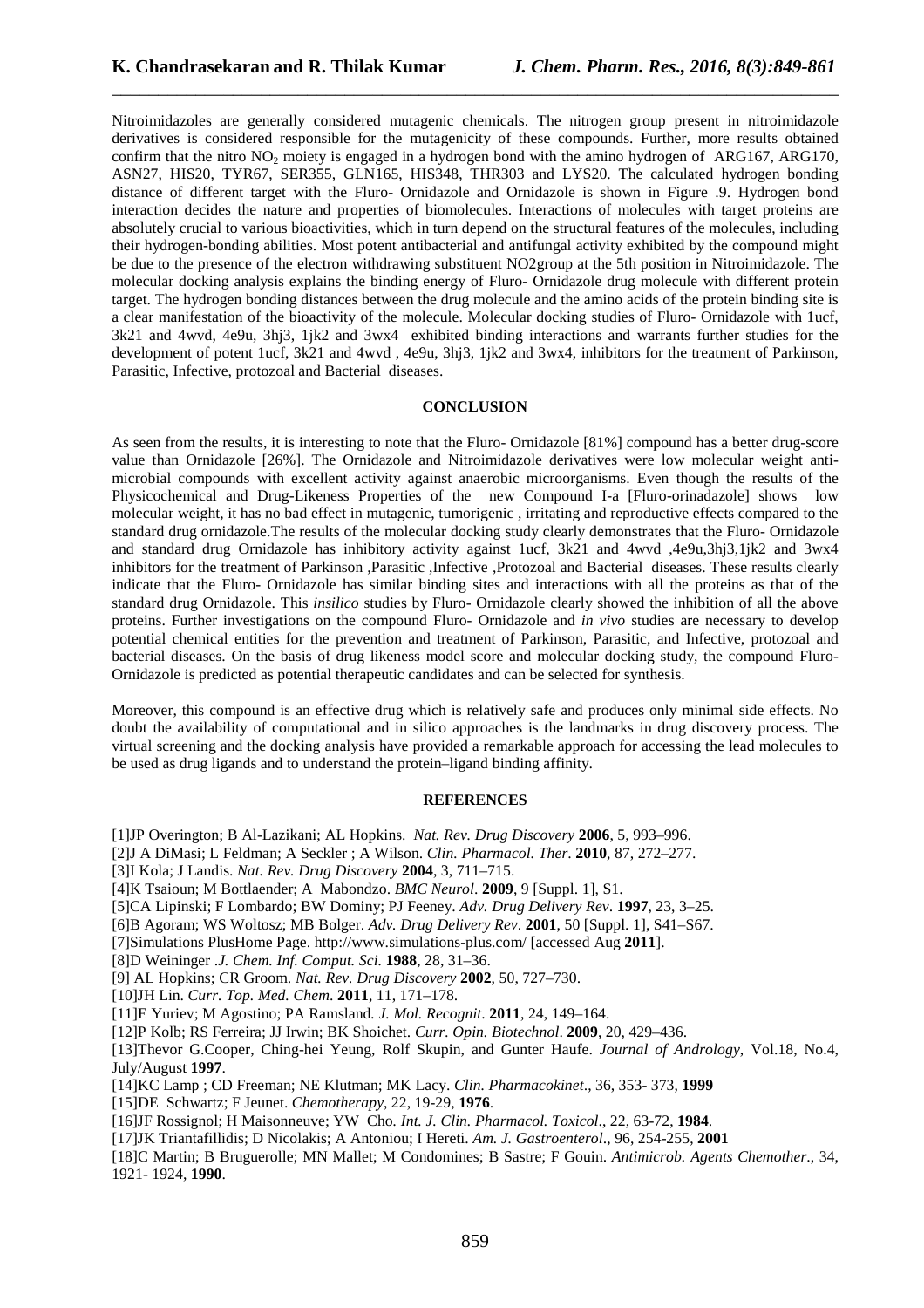[19]H Merdjan; C Bonnat; E Singlas; B Diquet*. J. Chromatogr.,* 273, 475-480, **1983**. [20]MDL Drug Data Report is available from Molecular Design Limited Information Systems, Inc., 14600 Catalina St., San Leandro, CA 94577. [21]I Muegge; SL Heald; D Brittelli. *J. Med. Chem*. **2001**, *44*, 1841-1846. [22]MB Van Niel; I Collins; MS Beer; HB Broughton; SKF Cheng; SC Goodacre; A Heald; KL Locker; AM MacLeod; D Morrison; CR Moyes; D O'Connor; A Pike; M Rowley; MGN Russel; B Sohal; JA Stanton; S Thomas; HVerrier; AP Watt; JL Castro. *J. Med. Chem*. **1999**, *42*,2087-2104. [23]YJ Wu; CD Davis; S Dworetzky; WC Fitzpatrick; D Harden; H He; RJ Knox; AE Newton; T Philip; C Polson; DV Sivarao; LQ Sun; S Tertyshnikova; D Weaver; SYeola; M Zoeckler; MW Sinz. *J. Med. Chem.* **2003**, *46*, 3778- 3781. [24]I Zamora; L Afzelius; G Cruciani. *J. Med. Chem.* **2003**, *46*, 2313-2324. [25]M Rowley; DJ Hallett; SGoodacre; C Moyes; J Crawforth ; TJ Sparey; S Patel; R Marwood; S Patel; S Thomas; L Hitzel; D O'Connor; N Szeto; JL Castro; PH Hutson; AM MacLeod. *J. Med. Chem*. **2001**, *44*, 1603- 1614. [26]S Dugar; N Yumibe; JW Clader; M Vizziano; K Huie; M Van Heek; DS Compton; Jr. H. R Davis. *Biorg. Med. Chem. Lett*. **1996**, *6*, 1271-1274. [27]R West; DL Powell; LS Whatley; MKT Lee; P.von R Schleyer . *J. Am. Chem. Soc.* **1962**, *84*, 3221-3222. [28]D O'Hagan; HS Rzepa. *Chem. Commun.* **1997**, 645-652. [29]P Murray-Rust; WC Stallings; CT Monti; RK Preston; JP Glusker. *J. Am. Chem. Soc.* **1983**, *105*, 3206-3214. [30]L Brammer; EA Bruton; P Sherwood. *Cryst. Growth Des.* **2001**, *1*, 277-290. [31]T Stainer. *Acta Crystallogr.* **1998**, *B54*, 456-563. [32]M Mascal. *J. Chem.Soc., Perkin Trans. 2* **1997**, 1999-2001. [33]A Allerhand; P Scheleyer. von R. *J. Am. Chem. Soc.* **1963**, *85*, 1233-1237. [34]SA Harbell; DH McDaniel. *J. Am. Chem. Soc.* **1964**, *86*, 4497-4497. [35]L Brammer; EA Bruton; P Sherwood. *New J. Chem.* **1999**, *23*, 965-968. [36]C Laurence; M Berthelot. *Persp. Drug Discovery Des.* **2000**, *1,* 39-60. [37]C Ouvrard; M Berthelot; C Laurence. *J. Chem. Soc., Perkin Trans. 2* **1999**, 1357-1362. [38]JAK Howard; VJ Hoy; D O'Hagan; GT Smith. *Tetrahedron* **1996**, *52*, 12613-12622. [39]FH Allen; JE Davies; JJ Galloy; O Johnson; O Kennard; CF Macrae; EM Mitchell; GF Mitchell; JM Smith; DG Watson. *J. Chem. Inf. Comput. Sci.* **1991**, *31*, 187-204. [40]L Shimoni; JP Glusker. *Struct. Chem*. **1994**, *5*, 383-397. [41]JD Dunitz; R Taylor. *Chem. Eur. J.* **1997**, *3*, 89-98. [42]HM Berman; J Westbrook; Z Feng; G Gilliland; TN Bhat; HWeissig; IN Shindyalov; PE Bourne. *Nucleic Acids Res.* **2000**, *28*, 235-242. [43]http://www.rcsb.org/pdb [44]Molinspiration Cheminformatics, Bratislava, Slovak Republic, http://www.molinspiration.com. [45]a] IV Tetko; J Gasteiger; R Todeschini; A Mauri; D Livingstone; P Ertl; VA Palyulin; EV Radchenko; NS Zefirov; AS Makarenko; VY Tanchuk; VV Prokopenko*. J. Comput.* Aid.*Mol. Des*., **2005**, *19*, 453. b] Tetko, I.V. *Drug Discov*. *Today*, **2005**, *10*, 1497. c] Virtual Computational Chemistry Laboratory, http://www.vcc lab.org, **2005**. [46]http://www.molsoft.com/mpr op [47] http://www.organic-chemistry.org/prog/peo [48] M.J. Frisch, G.W. Trucks, H.B. Schlegel, G.E. Scuseria, M.A. Robb, J.R. Cheeseman, G.Scalmani, V. Barone, B. Mennucci, G.A. Petersson, H. Nakatsuji, M. Caricato, X. Li, H.P. Hratchian,A.F. Izmaylov, J. Bloino, G. Zheng, J.L. Sonnenberg, M. Hada, M. Ehara, K. Toyota, R. Fukuda, J.Hasegawa, M. Ishida, T. Nakajima, Y. Honda, O. Kitao, H. Nakai, T. Vreven, J.A. Montgomery, Jr,J.E. Peralta, F. Ogliaro, M. Bearpark, J.J. Heyd, E. Brothers, K.N. Kudin, V.N. Staroverov, T. Keith, R.Kobayashi, J. Normand, K. Raghavachari, A. Rendell, J.C. Burant, S.S. Iyengar, J. Tomasi, M. Cossi,N. Rega, J.M. Millam, M. Klene, J.E. Knox, J.B. Cross, V. Bakken, C. Adamo, J. Jaramillo, R.Gomperts, R.E. Stratmann, O. Yazyev, A.J. Austin, R. Cammi, C. Pomelli, J.W. Ochterski, R.L.Martin, K. Morokuma, V.G. Zakrzewski, G.A. Voth, P. Salvador, J.J. Dannenberg, S. Dapprich, A.D.Daniels, O. Farkas, J.B. Foresman, J.V. Ortiz, J. Cioslowski, D.J. Fox. [**2010**] GAUSSIAN 09,Revision C.01 ed., Gaussian, Inc., Wallingford, CT

\_\_\_\_\_\_\_\_\_\_\_\_\_\_\_\_\_\_\_\_\_\_\_\_\_\_\_\_\_\_\_\_\_\_\_\_\_\_\_\_\_\_\_\_\_\_\_\_\_\_\_\_\_\_\_\_\_\_\_\_\_\_\_\_\_\_\_\_\_\_\_\_\_\_\_\_\_\_

[49] A.D. Becke*, J. Chem. Phys*. 98 [**1993**] 1372–1377.

[50] C. Lee, W. Yang, R.G. Parr, *Phys. Rev. B* 37 [**1988**] 785–789.

[51] K.K. Onchoke, C.M. Hadad, P.K. Dutta, *J. Phys. Chem*. A 110 [**2006**] 76–84.

[52]CA Lipinski; F Lombardo; BW Dominy; PJ Feeney. *Adv. Drug. Deliv. Rev*., **1997**, *23*, 3-25.

[53] P Ertl; B Rohde; P Selzer. *J. Med. Chem*., **2000**, *43*, 3714-3717.

[54] Y Zhao; MH Abraham; J Lee; A Hersey; NC Luscombe; G Beck; B Sherborne; I Cooper*. Pharm. Res*., **2002**, *19*, 1446-1457.